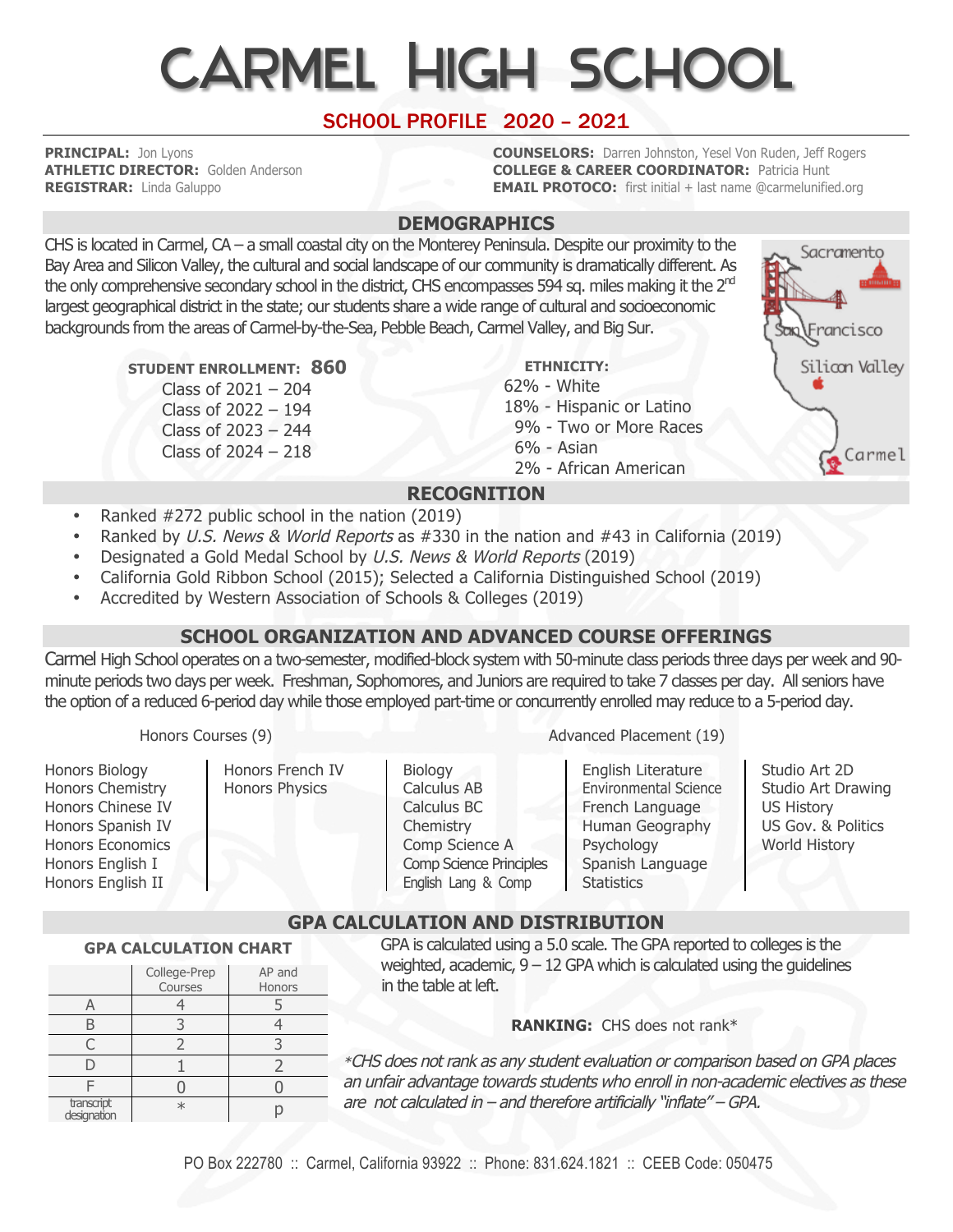## **ACADEMIC COMPETENCE**

| <b>Advanced Placement (AP)</b> |                 |                    | <b>College Entrance Exam Averages</b> |            |                |      |              |                  |
|--------------------------------|-----------------|--------------------|---------------------------------------|------------|----------------|------|--------------|------------------|
| <b>School Results</b>          |                 |                    |                                       | <b>SAT</b> | <b>ACT</b>     |      |              |                  |
| Year                           | <b>Enrolled</b> | <b>Tests Given</b> | Scored 3+                             | Year       | <b>Reading</b> | Math | <b>Total</b> | <b>Composite</b> |
| 2016                           | 407             | 830                | 74%                                   | 2016       | 591            | 578  | 1169         | 26.1             |
| 2017                           | 423             | 929                | 75%                                   | 2017       | 596            | 582  | 1178         | 27.1             |
| 2018                           | 426             | 908                | 73%                                   | 2018       | 633            | 656  | 1289         | 26.9             |
| 2019                           | 454             | 997                | 72%                                   | 2019       | 613            | 602  | 1215         | 25.7             |
| 2020                           | 471             | 923                | 71%                                   | 2020       | TBD            | TBD  | TBD          | 25.5             |

# **Advanced Placement (AP)**

| <b>Student Awards</b>  | 2014                              | 2015 | 2016 | 2017 | 2018 | 2019 | 2020 |     |
|------------------------|-----------------------------------|------|------|------|------|------|------|-----|
| Scholar                | $\geq$ 3 on 3+ exams              | 67   | 60   | 53   | 59   | 57   | 64   | 81  |
| <b>Honors Scholar</b>  | 3.25 Avg and $\geq$ 3 on 4+ exams | 24   | 23   | 20   | 19   | 25   | 39   | 25  |
| Scholar w/ Distinction | 3.5 Avg and $\geq$ 3 on 5+ exams  | 35   | 49   | 62   | 80   | 62   | 65   | 65  |
| National Scholar       | 4 Avg and $\geq$ 4 on 8+ exams    | 6    | 6    | 14   | 18   | 19   | 16   | 12  |
| <b>TOTAL AWARDS</b>    |                                   | 132  | 138  | 149  | 176  | 163  | 184  | 183 |

| <b>AP Subject Results</b>           |           |     |              |                |                  |                    |  |  |
|-------------------------------------|-----------|-----|--------------|----------------|------------------|--------------------|--|--|
| <b>School Totals</b>                | 5         | 4   | 3            | $\overline{2}$ | $\mathbf{1}$     | <b>Total Exams</b> |  |  |
| # of Exams                          | 145       | 242 | 272          | 169            | 95               | 923                |  |  |
| % of Total Exams                    | 16%       | 26% | 30%          | 18%            | 10%              |                    |  |  |
| <b>Subject Totals</b>               |           |     | <b>Total</b> |                | <b>Pass Rate</b> |                    |  |  |
| Biology                             |           |     | 43           |                |                  | 77%                |  |  |
| <b>Calculus AB</b>                  |           |     | 74           |                |                  | 57%                |  |  |
| Calculus BC                         |           |     | 15           |                |                  | 87%                |  |  |
| Chemistry                           |           |     | 29           |                |                  | 69%                |  |  |
| Computer Science A                  | 6<br>100% |     |              |                |                  |                    |  |  |
| <b>Computer Science Principles</b>  |           |     | 51           |                | 84%              |                    |  |  |
| English Language & Composition      | 93        |     |              |                |                  | 83%                |  |  |
| English Literature                  | 34        |     |              |                |                  | 85%                |  |  |
| <b>Environmental Science</b>        |           |     | 128          |                |                  | 66%                |  |  |
| Human Geography                     |           |     | 94           |                |                  | 78%                |  |  |
| Psychology                          |           |     | 55           |                |                  | 75%                |  |  |
| Spanish Language & Culture          |           |     | 15           |                |                  | 93%                |  |  |
| <b>Statistics</b>                   | 43        |     |              |                | 47%              |                    |  |  |
| Studio Art: 2-D Design              | 35        |     |              |                | 89%              |                    |  |  |
| Studio Art: Drawing                 | 15<br>40% |     |              |                |                  |                    |  |  |
| <b>US Government &amp; Politics</b> | 116       |     |              |                |                  | 54%                |  |  |
| <b>United States History</b>        | 21        |     |              |                |                  | 76%                |  |  |
| World History                       |           |     | 31           |                |                  | 81%                |  |  |